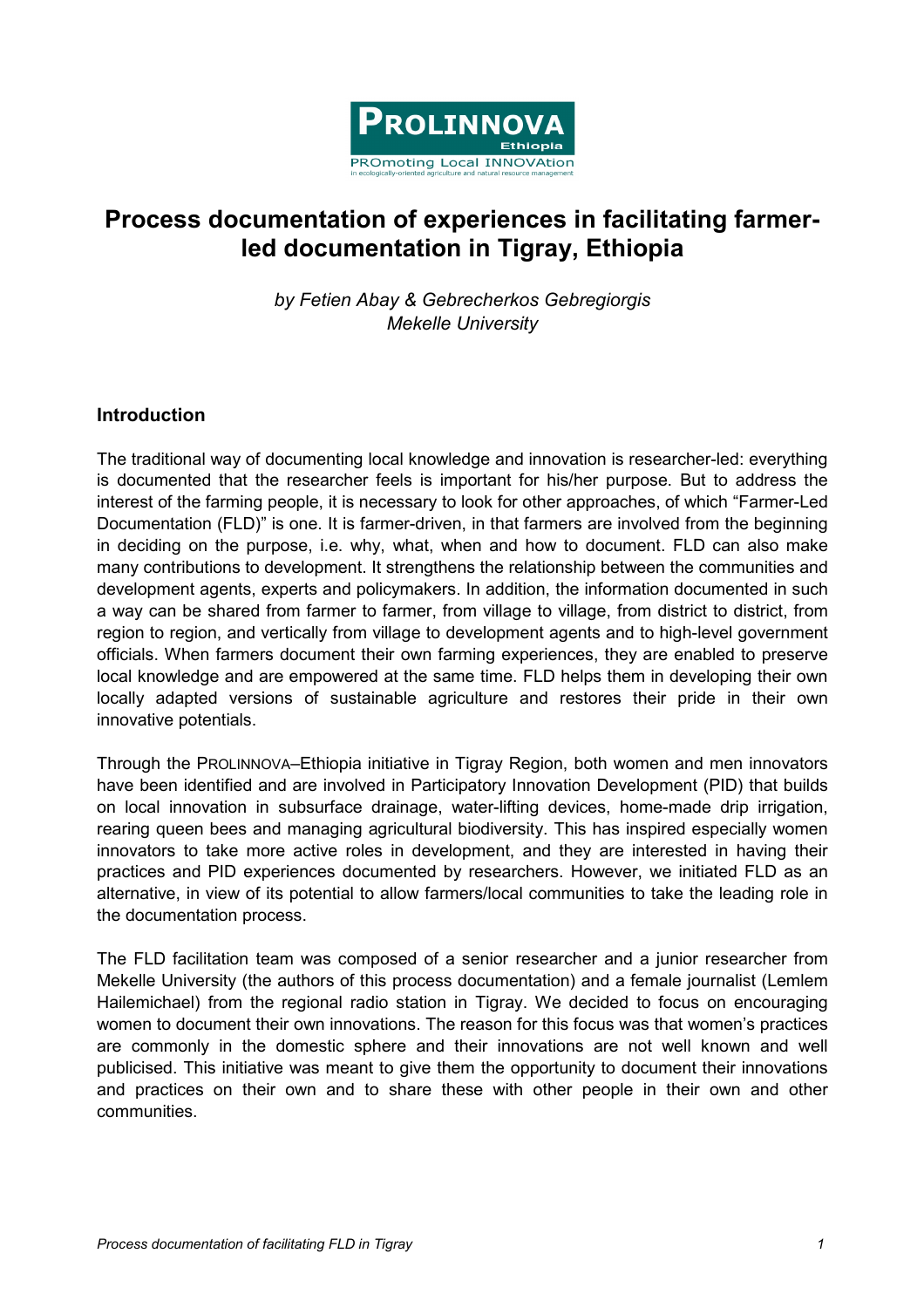## Preparatory activities

#### • Proposal development

Fetien Abay developed the proposal with support from Gebrecherkos Gebregiorgis from Mekelle University.

#### • Briefing meeting

Before starting to facilitate the FLD process, the senior researcher briefed members of the PID group in Tigray Region supported by PROLINNOVA–Ethiopia who were attending a regional exhibition of rural development and natural resource management organised by the Bureau of Agriculture and Rural Development (BoARD) in Shire, Western Tigray, in February 2008. She briefed both women and men innovators who were displaying information about their innovations. The men more readily understood the concept of FLD than did the women. In Mekelle, she briefed the other FLD facilitation team members on the concept of FLD and the need for documentation from the farmers' perspective.

## • Planning FLD

In November 2008, the team visited Tahtay Maychew and Geter Adwa District, where an outstanding woman innovator is managing natural resources in an exemplary way. The visit was facilitated by the senior researcher, who used to coordinate the second phase of the Indigenous Soil and Water Conservation (ISWC II) project in Ethiopia. This project, which went from 1997 to 2002 with Mekelle University as lead organisation, piloted identification and promotion of farmer innovators in land husbandry in Tigray. It is in its pioneering activities that the PROLINNOVA– Ethiopia initiative is rooted.

The objective of this first meeting was to inform the local people and development agents who are involved in the PID (referred to from now on as "PID participants" or "PID group") about FLD, to identify local women who would be interested in documenting their innovations and PID experiences, and to arrange appropriate timing for the FLD activities. The team not only briefed the PID group about FLD but also gave further information about the PROLINNOVA–Ethiopia initiative intended to support local people's innovativeness and empower them.

On the first day, the FLD facilitation team discussed with the development agent and local administrator of the area about the importance of FLD and the need for meeting with the farmers in the PID group.

On the second day, the development agent joined the team to hold a meeting with these farmers. Ten innovator farmers (eight men and two women) attended this second meeting. First of all, the farmers and the team members introduced themselves to each other. Then, the team explained the objective of the proposed documentation and the reasons for focusing on womenled documentation. The PID participants greatly supported this focus, because they felt that rural women have less mobility than rural men and that women's innovations normally receive less recognition by people both inside and outside the community. The farmers (both men and women) appreciated the potential contribution of FLD to allow sharing of their experiences with the wider society.

Before starting to facilitate the actual documentation, we facilitated a warm-up discussion by inviting the farmers (both male and female) to share their experiences. We did this because of the PID farmers' expressed interest to explain their innovations when they introduced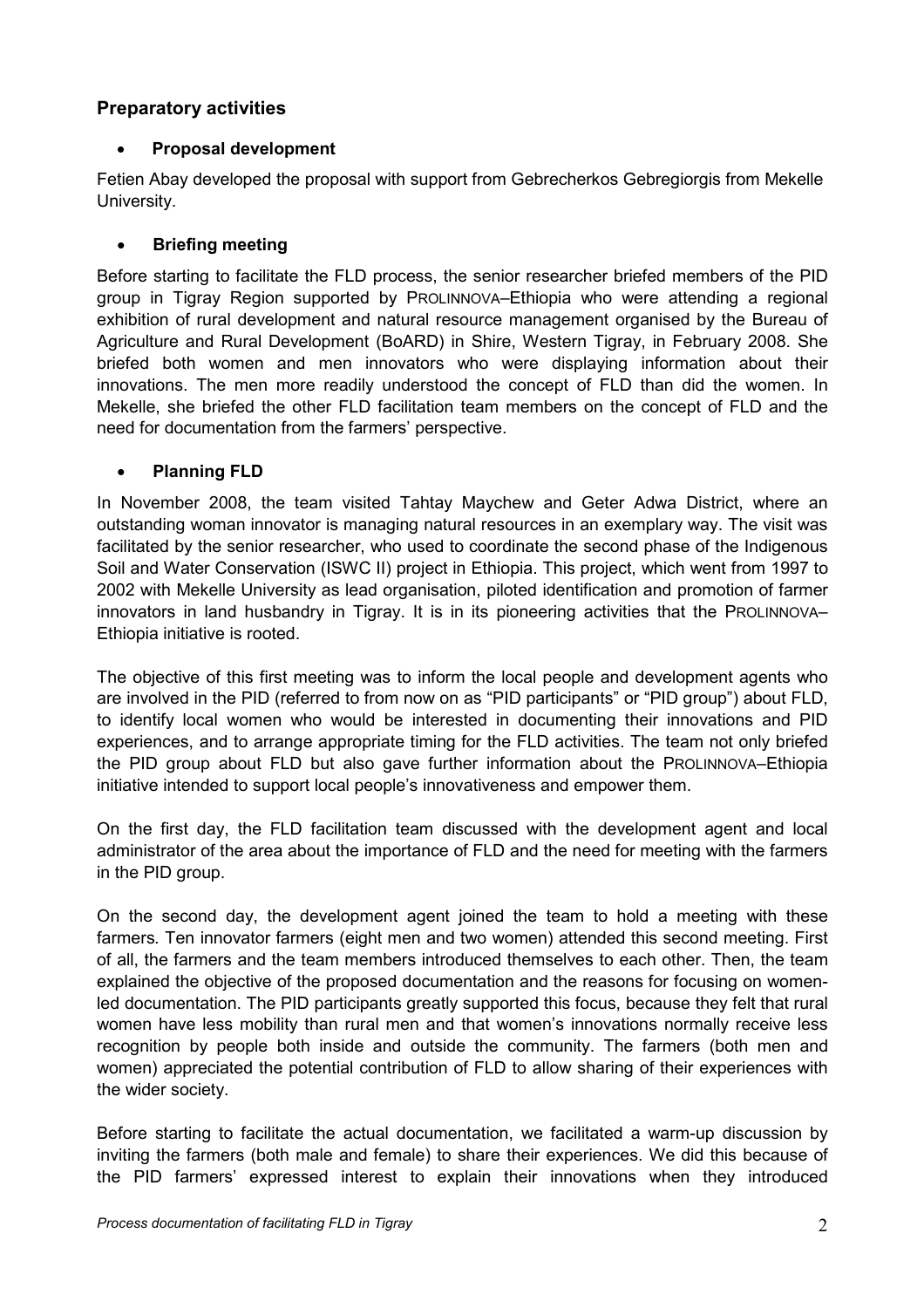themselves. Therefore, each farmer in the PID group explained about his/her innovations and practices. They explained how they have been changing through their innovations and how other members of the community have benefited from their innovation. After this, they identified the two women experimenters to be involved in the FLD, Hawaria and Medhin. These two women, who are involved in PID processes supported by the "Typical Northern Highlands" (Tigray) subplatform of PROLINNOVA–Ethiopia, were identified through peer selection by both male and female innovators in their area. As a member of the PID group, Hawaria expressed her interest in documenting her innovation. The PID group recommended Medhin, as the community also needed to learn more from her renowned activities in managing fruit trees and grass species. Medhin was not in the meeting but afterwards affirmed her interest in documenting her innovations. The third women innovator that became involved in FLD was a woman who is highly renowned for her innovative management of natural resources and was selected by the FLD facilitation team. Details about these three women innovators are presented below.

## Details of women innovators involved in the pilot FLD activities

1) Hawaria Berhe<sup>1</sup>. In most male-headed households, women are usually invisible, though they contribute equally or more than the men to the development of specific innovations by the household. In contrast, W/ro (Mrs) Hawaria, a PID participant who lives in the village of Maybrazio in Tahtay Maychew District, is a strong woman who is innovating, together with her husband, in drip irrigation and natural resource management. She is also known for her innovations in dealing with crop and animal diseases.

2) Medhin GebreEgziabher is a widow living in the village of Maysie in Tahtay Maychew District. She has gained regional recognition for her success in land management and fruit production. She grows more than five different species of fruit trees and specialises in multiplying grasses for animal feed. The Tigray Regional BoARD is one of her major customers for the grass species she sells. Because of the different crop species grown in her farm and the different flowering trees, honeybees visit her garden. When she observed this, she felt encouraged to try beekeeping and is experimenting with modern and locally made beehives.

3) Mawcha Gebremedhin lives in the village of Bethans in Geter Adwa District. She had been identified as an innovative woman farmer during the ISWC II project, initially because she started ploughing as a woman, thus challenging the cultural norms in Ethiopia that only men may plough with animal traction<sup>2</sup>. She now gives training in ploughing to other women household heads and to girls who have left school. Because of her recognised skills, she has been ploughing on a share-cropping basis for six elderly men in her village. She has also been innovative in reclaiming land and regenerating natural resources.

These women do not have formal education but they are aware what it means to document something and how it could be done. The FLD facilitation team asked these women if they were interested in documenting their innovations and practices and, if so, how. The women said they preferred documentation in the form of simple booklets, local radio recordings and photography.

l.

 $1$  The women wanted their names to be mentioned in the report.

<sup>&</sup>lt;sup>2</sup> See: Mamusha L, Fetien A & Waters-Bayer A. 2000. Women challenge cultural norms. ILEIA Newsletter 16 (2): 40; Fetien A, Mamusha L, O'Flynn P & Waters-Bayer A. 2001. A challenge and an opportunity: innovation by women farmers in Tigray. In: Reij C & Waters-Bayer A (eds), Farmer innovation in Africa: a source of inspiration for agricultural development (London: Earthscan), pp155-167; "Ethiopia: a woman innovator speaks", IK Notes 70, World Bank, Washington DC, July 2004.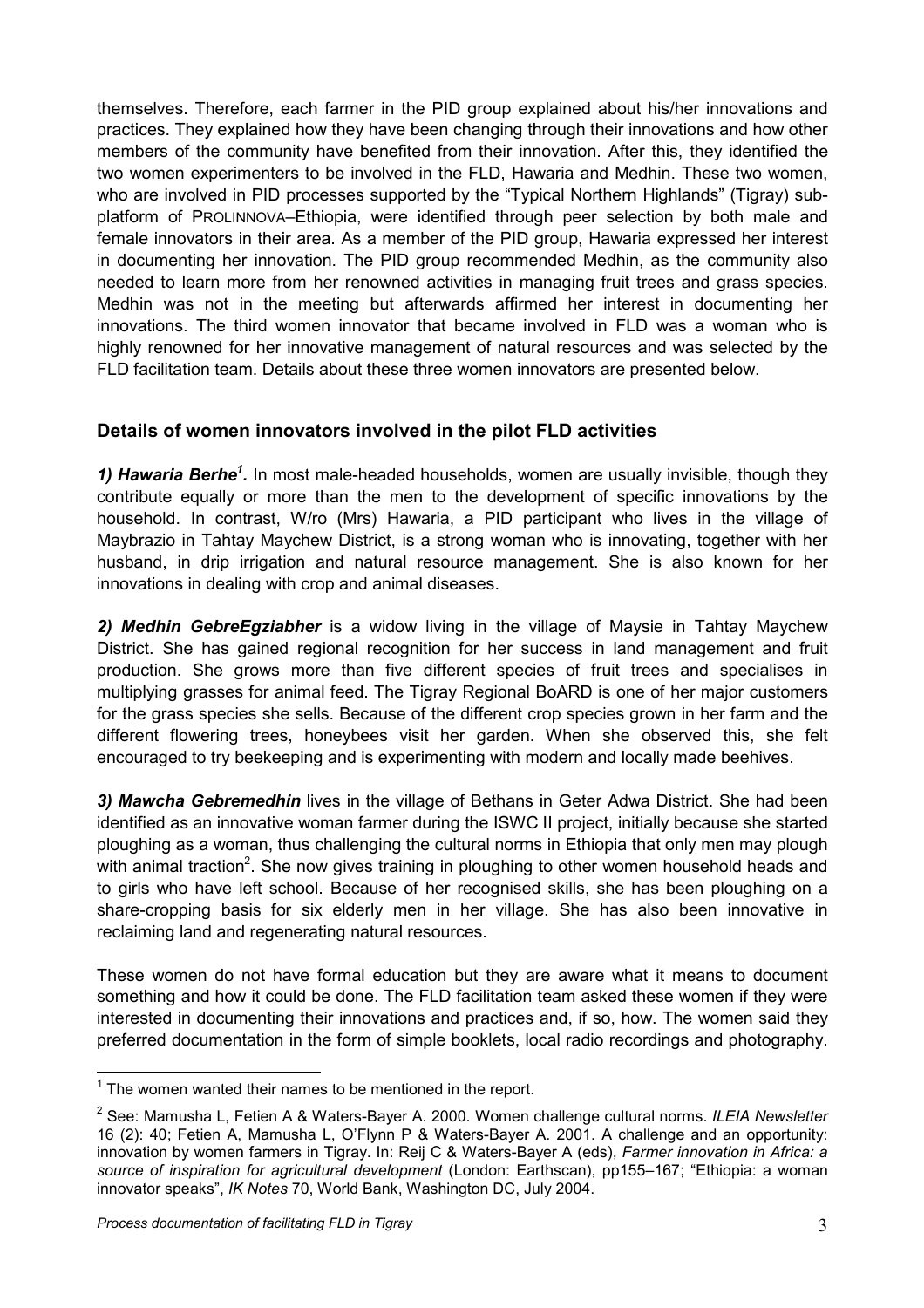They are interested in future that also media people be involved to help especially with disseminating the audio-recordings and also to train them in photography.

The FLD facilitation team asked the farmers in the PID group to whom the training in photography and audio-recording should be given: to the women innovators themselves, to a daughter, son of each woman, or if they had other suggestions. The PID group preferred to have a community recorder and selected a young deaf woman named Million, 21 years of age, who had left school after completing  $7<sup>th</sup>$  grade. They wanted to build her capacity through the new skills in photography and radio and video recording. She is a female household head who is taking care of her younger sisters and brothers, since the death of her mother, Tsige, an energetic innovator who had been identified during the ISWC II project. Both women innovators accepted the suggestion of the PID group but, in addition to the community photographer, Hawaria wanted to receive the photography training herself, whereas Medhin and Mawcha later requested that their sons be trained.

# Starting up FLD

The FLD documentation process was not based on questions and answers by the FLD facilitation team, that is, it was not done like an interview. The three women decided what should be documented and spoke what they wanted, and the female journalist recorded this. The female journalist was a member of the FLD facilitation team during every field visit. She audiorecorded what the rural women said about their innovations, while the other team members took written notes. After the audio-recording, the rural women listened to what had been recorded to assure whether it was based on their interest or not. The team explained to the women: if they agreed with it, it would be retained as a document; if not, it would be deleted. The women expressed satisfaction when we asked them whether the recorded experiences were in their interest, because they felt that they had a hand in and control over what was recorded. Then, the other farmers in the PID group listened to the recorded innovations and practices to confirm the women's stories. Actually, we did not encounter anyone who requested that something be deleted. That may be because, from the beginning, they were talking about what they were interested in.

We had planned to start some documentation with Hawaria during the first visit but, because her younger brother had been hit by a car, she apologised for the inconvenience when we arrived at her place and asked the team to postpone the meeting. However, she gave a brief introduction of her innovations on our way to the hospital. We made plans for a later visit to work with her.

During the same trip, we went to Maysie village to visit Medhin. When we entered her garden, we met Medhin working there with her son. The FLD facilitation team introduced itself and the purpose of the visit. Medhin often has visitors from government agencies and non-governmental organisations (NGOs) working in various parts of the region and the country, and she finds it time-consuming explaining her experiences. In addition to such visits, various journalists from ETV (Ethiopian Television) and radio stations have visited her with repeated queries and inflexible timing for recording. Medhin initially told us she was too busy and wanted to work in her field. When we explained the objective of FLD and the kind of training we intended to provide, she appreciated the FLD approach as being different from the previous documentation efforts, because it can be flexibly planned and gave the chance not only to focus on what she wanted to be documented and to share with other communities but also to gain a new skill. She said she would be more interested if we could give the training during a holiday, that is, a day in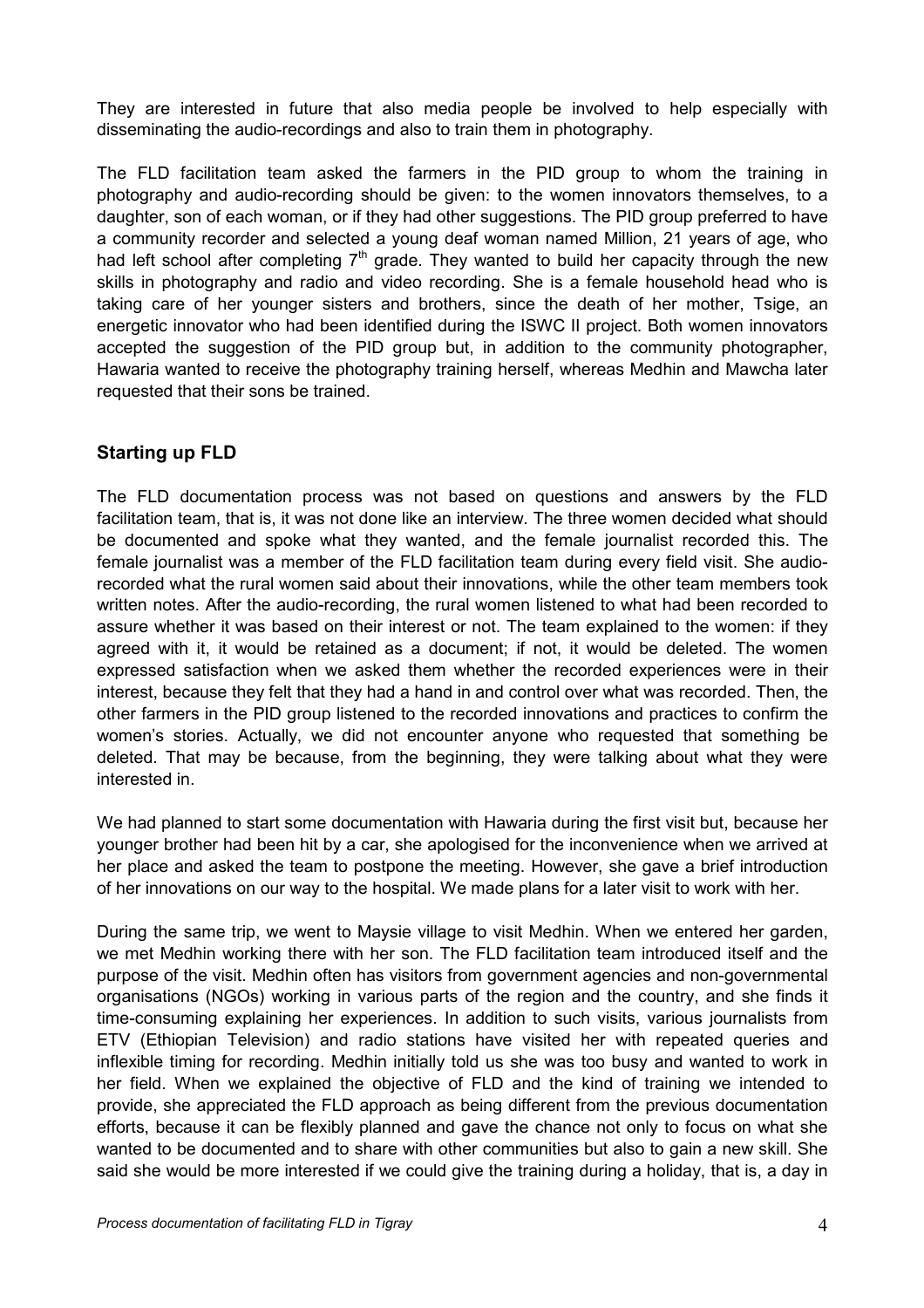the week when, according to the Ethiopian Orthodox calendar, the farmers are not allowed to work in their fields. Since she had been exposed to mass media when she received a national prize as outstanding female innovator, she requested video recording and the possibility of transmitting the film through ETV. The PID facilitation team promised to invite a video-person to join on the next visit in order to assist her when she documented her innovations.

We also visited Bethans village, where Mawcha resides. She is very familiar with the senior researcher. We saw her already from afar, harvesting her crops, working together with her son. He had completed  $10<sup>th</sup>$  grade before leaving school, and used to live with his father in Wellega in southwestern Ethiopia. He grew up there during the resettlement programme of the previous government regime. She invited us into her house, which has a corrugated iron roof, an observable change in standard of living from ordinary Tigray farmers, made possible because of the success of her innovations.



Figure 1: Mawcha with her new indoor storage of maize (a) working and (b) praising God and her efforts in keeping safe (photos by her son Tesfay)

We introduced each other and explained the purpose of the visit and the meaning of FLD and the different methods and roles involved. However, she was still expecting us to do all the documentation and invited us to document her innovations and experiences that she wanted to share with others. When we explained that she was the one to choose what to document, she started in a different direction. Most important to her was security: she was interested in documenting her creativity in new ways of storing maize cobs to prevent theft and her initiative on maintaining the tree species she had planted earlier. Had we led the documentation process, we might have focused on the benefit and spirit of innovation she gained from the preserved tree species. By the time we left Mawcha's place, we had another perspective on her situation, and had made an appointment with her for our next visit to train her son in photography.

The second visit for FLD to all villages (Maybrazio, Maysie and Bethans) was made for four days (3–6 January 2009). During this visit, the team went to Hawaria's home a second time. When we reached there, Hawaria came out with her husband and welcomed us. We explained again our aims and the purpose of FLD to her, and then we asked her to talk about what she wanted to have documented in written form as well as in photographs and in radio recordings.

As researchers, we were impressed by what we saw in the surroundings of the house. The family has a garden full of vegetables and fruit. The wife



Figure 2: Hawaria showing her silkworm box (photo by Mulugeta Kiros)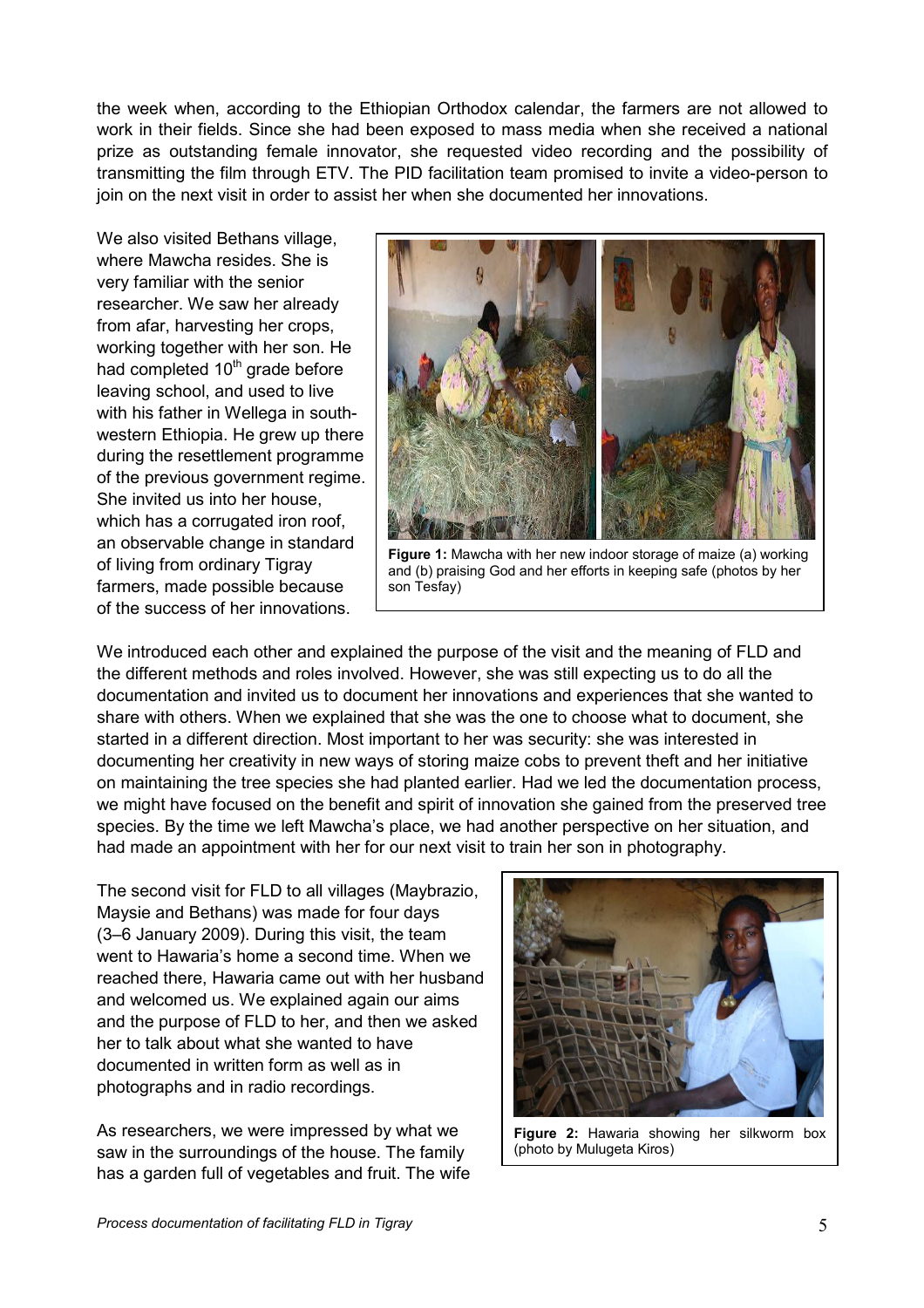told us in confidence that she has many other innovations that should be documented, saying: "I have something to show you in the home later that I am proud of." She was more interested in presenting a big box made of mud to keep silkworms in order to produce silk threads. She asked us to take her picture with it (see Figure 2). Hawaria explained her own and joint innovation on local medicines.

"I have an innovation of which I am proud, and I planned to show it to you and to get it documented. This Irodent control] was invented jointly with my husband to protect my fruits." It is a mixture of chopped plant locally called Botiom-Botiom and animal urine (Figure 3a-d).

We then trained her how to take pictures. She took photographs of things she selected in the garden and in the kitchen area inside her house. We made copies of a collection of her pictures. She had to retake most of the photographs, but some of them turned out well, as shown in Figure 3.



Figure 3: Hawaria showing her anti-rodent medicine and local medicines kept in a traditional cupboard (latter photo by Hawaria)

We then made a second visit to Medhin in Maysie village, as she had been busy during our first visit on a working day of the week. This time, she immediately took us to the area she had rehabilitated and said: "You know this place was not like this before. But we were not aware of documentation and did not take any picture of it before. This makes it difficult to describe the difference from what it was then." She seemed to have been inspired by our first visit. This showed us how FLD stimulates farmers to want to document their innovations and experiences.

In this case, the FLD facilitation team made the radio- and video-recording, while Medhin gave explanations to the team. Her main focus was on the challenges and difficulties that she, as a widow, faced during her innovation in reclaiming the land and enriching it with edible fruits and grasses used for animal feed. In contrast, researchers might have been more interested in documenting how she planted and how she was supported by the agricultural experts, and might have been more inclined to assess the productivity of vegetables and other plants and the types of inputs she was using. But, when she had the chance to decide on the topic of documentation, she talked about the experiences she faced in the absence of her husband.

The next topic she wanted to raise and document was the need to be concerned on gender equality. She stressed the importance of publicising and supporting women's role in bringing about change. As she put it: "Whether someone is a male or a female does not matter and, if they work hard, they can make a difference regardless of their sex."

We asked Medhin whether she keeps records of her initiatives and creativity in her innovations. She replied that she had no means of recording or documenting in some other form except by memorising in her head, as her priority was on demonstration and the action of showing success. After we had showed her son how to take pictures and he started to do so on his own, she became very excited, as she realised that he would be able to keep records for her.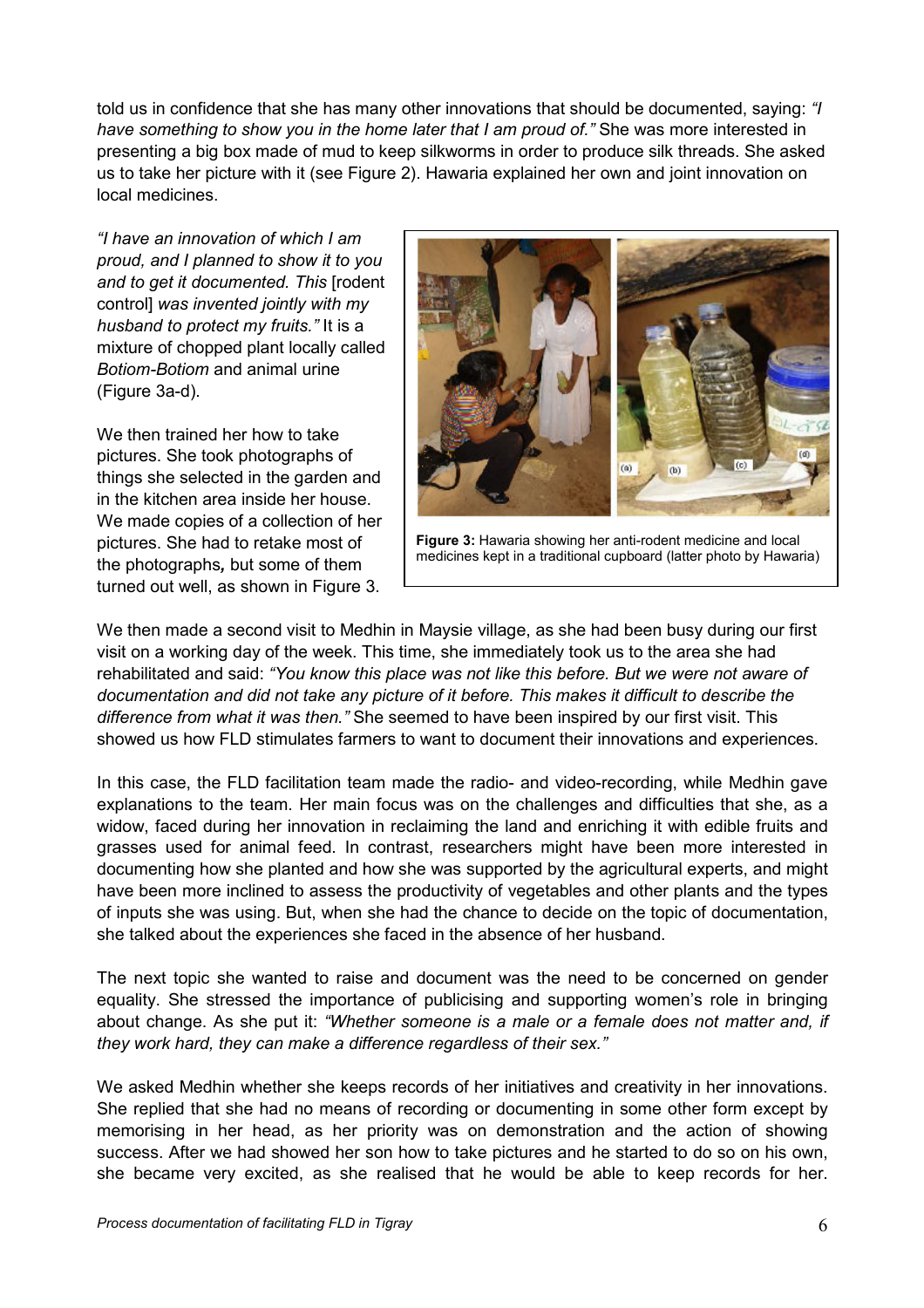Moreover, she thought it would inspire her son after he had damaged his right hand when helping her to cut down some trees.

During our second visit to Mawcha in Bethans village, we met her in her home with her 20-year-old son Tesfay. Since her son had come to visit her, she felt more secure. She had tried to convince him to stay and work with her on the farm, as she feels safe when he is with her. However, he did not want to stay in the village and had rather asked her to cover all his living costs and tuition fee in a private college offering middle-level training. The FLD facilitation team had also tried to convince him, but to no avail. She was happy when we visited her again, because she felt that there are people beside her.



Figure 4: Medhin managing her fruit trees and grass species — showing her efforts to gain multiple benefits from various trees and grasses (photos by Mulugeta Kiros)

# Training local people in photography

Local youths selected by the community or by individual women innovators who had been selected by the community were trained how to take photographs with a digital camera and the best way to take clear and detailed photographs of innovations that the women and others in the community wanted to capture. During this visit, a video-camera man (Mulugeta Kiros) from the Mekelle University documentation centre joined the team in order to assist in the video-recording that had been requested by Medhin. Also other farmers were interested in this when the FLD facilitation team informed them of the request she had made.

The main aims of the video and photography were to:

- Train one member of each women innovator's family to take pictures
- Train the community photographer in Tahtay Maychew District, and
- Document local innovations, the problems they address and the solutions they offer.

During our second visit to Mawcha's home, our aim was to give her son some training in photography. The video-camera man taught Tesfay about basic operation of the camera and how to take pictures. Then, Tesfay took pictures of his mother and, upon her request, of the new maize store (Figures 5 & 6). She explicitly asked him to take a photo when she was showing the maize stored in the middle of the grass and also when she praised God for the solution she had found. We as researchers had expected that she



Figure 5: Mawcha's son Tesfay during his training (photos by Fetien Abay)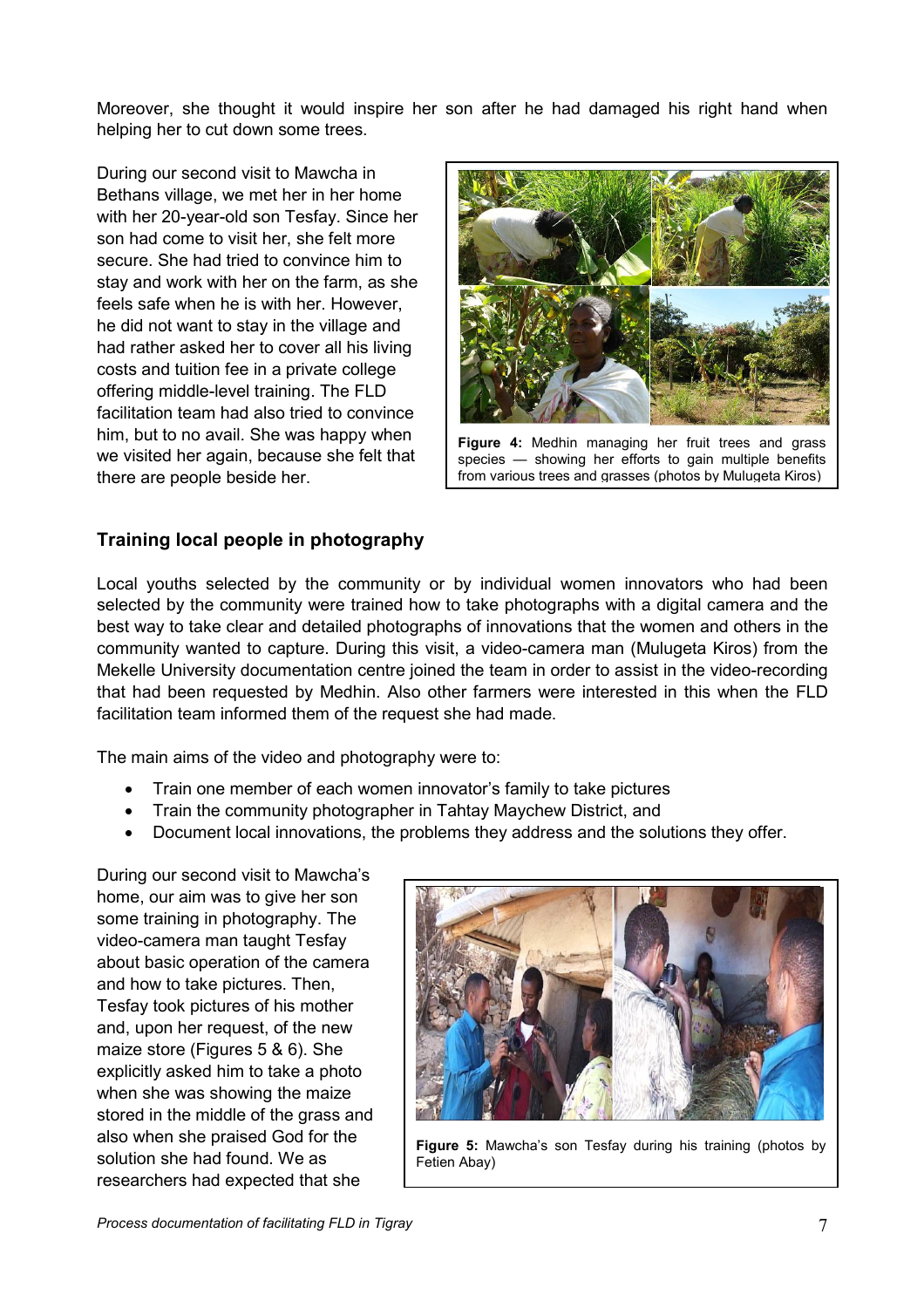would document different experiences and innovations. Had we led the documentation process, we might have focused on the benefit and spirit of innovation.

Her son was indeed inspired by the training that the team gave him in camera documentation and video-recording, and decided to stay living with his mother. He reflected about the training in the following way: "For me, getting such training is very important. It is a good skill. It can help me to record agricultural and non-agricultural practices and innovations in the village. Even, it can help me as a source of income by taking pictures in the rural community during marriage ceremonies and other social events."

During the meeting in November 2008, the PID participants had also selected the young woman Million as community photographer. The video-camera man trained her for two days in digital photography. The young woman was quick to understand the potential of pictures to disseminate the various kinds of innovation more widely and to give other farmers the chance to learn from local innovators.

After Million had been trained in how to operate the digital camera and how to take pictures, she first took a picture of her son. When she saw her son in this picture, she expressed great happiness. She took many pictures of the PID participants in the field and also of the FLD facilitation team. When we looked at the photographs together, she was proud of what she had achieved and become more confident and interested in recording. Her assessment was that the pictures made it possible for her to show her capacity, since she cannot express herself in spoken words.

She assured the FLD facilitation team that, if she had a camera, she could take pictures on her own without any help. She wrote and showed in her gestures: "I feel happy that I acquired this skill, which may help me not only in getting me remembered, as not being neglected as a deaf person, but also to generate income for the future."

When we asked the PID participants to provide us their feedback on the pictures she took, they responded: "She has an ability to cope with new things, and giving such training to her



Figure 6: Million being trained by Mulugeta (photos by Fetien Abay)

is also important. Personally, she may benefit from that and, for the community, she will be an asset." They felt that their innovations and practices can be documented by their community member in the way and at the time that they want to have them documented. Everyone in the PID group responded in a similar way. The training of the community photographer impressed the farmers after they saw the pictures she had taken: "This is good. You researchers are in the regional capital in Mekelle. You are too far from us. But she can take photographs of our practices. Again we can call her to take pictures during our daily activities when we feel it is important. Things can be documented at an early stage." One female farmer added: "If members of the local community get trained, they can benefit themselves as well as their communities."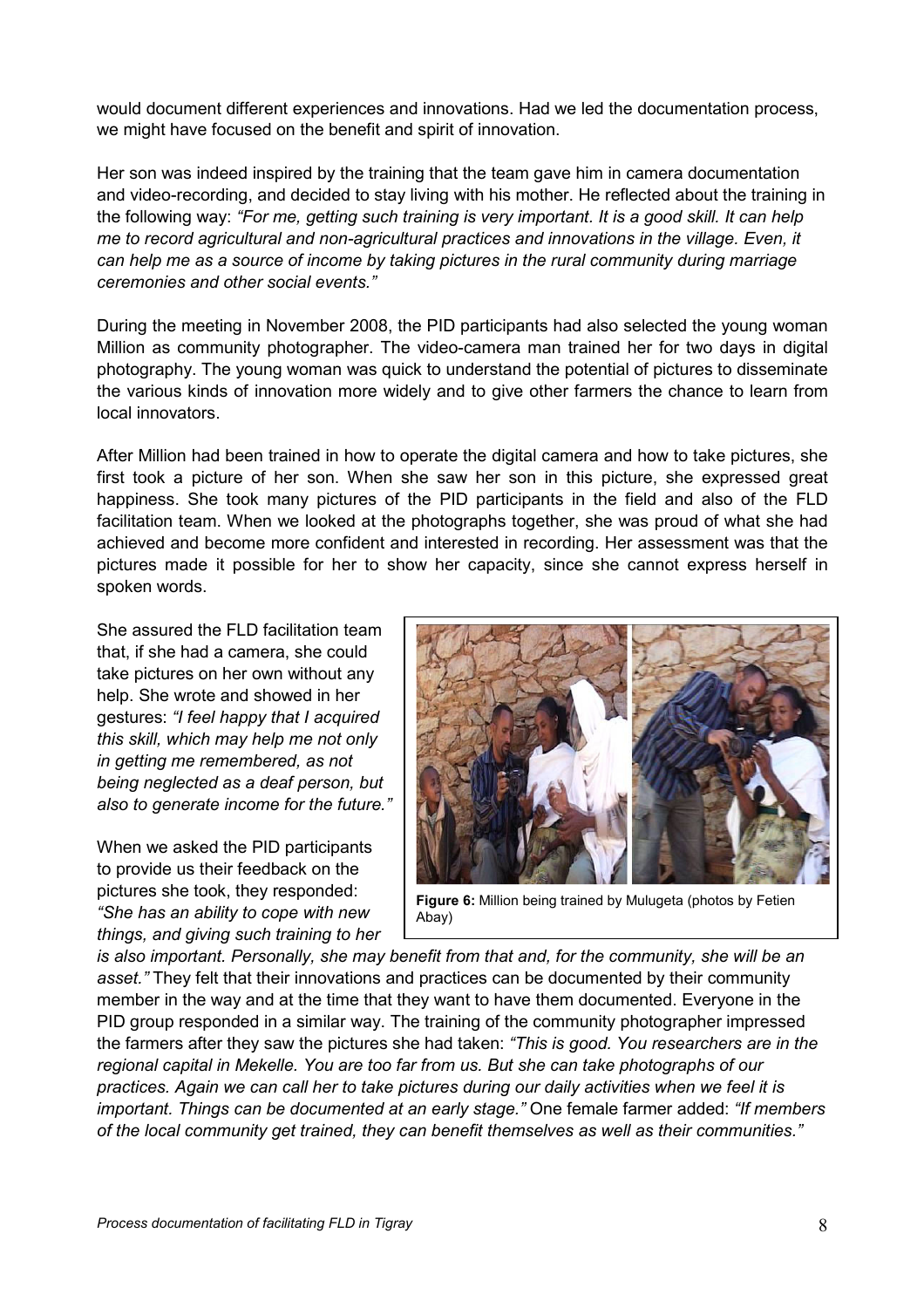Their attitudes toward the FLD process have been fantastic, and they feel that photography is an important form of documentation because, according to them, it can show progress and change over time. On the final trip, the photographer asked Million to demonstrate her previous training. She showed her skill of using the camera as shown in Figure 7.

# Lessons learnt

The concept of FLD was new to both the FLD facilitation team and the farmers. Trying to facilitate FLD was a learning process for us. It was encouraging to see how farmers became motivated when they could take the lead in deciding to document their problems and their solutions. They appreciated their roles in making decisions about what to document and also appreciated gaining skills in something they had not been able to do before. It was an important lesson we took from the FLD process in our discussion with Mawcha. As mentioned above, trees surround her house. In researcher-led documentation, the focus would have been on these plants. How did she manage on her own to regenerate such a large area with trees? Why this type of tree? And so on. But she chose another focus.



Figure 7: Million demonstrating how she took and can trace back pictures (photo by Mulugeta Kiros)

The farmers appreciated the brief introduction in using the digital camera. The trainees had an opportunity to capture in practice their own problems and achievements, using the knowledge they had acquired during the training. During the second visit, we found the farmers more inspired by the FLD process than during the first visit. Since then, they had been reflecting on the importance of FLD. Everyone was interested to talk about his/her innovations and experiences and to have them documented or to document them themselves. They told us that there are about fifteen farmer innovators in the village who have organised themselves into a PID group. They said: "We are exerting efforts day and night in developing new things. Some of us developed animal medicines; some of us developed new treatments against storage pests. Many of us have developed different innovations. But our innovations have not been disseminated and commercialised outside the local market. We need to get recognised outside our locality." They had improved their lives and gained local benefits from their innovations, but they obviously wanted wider recognition.

The farmers reflected on their idea about making the training available for women. "In most cases, training and mass media focus on the men. Hence, giving this kind of chance to groups of women is a good opportunity. We are working together. We, 'husband and wife,' are working for the development of the family as well as our localities. Then, it can be considered as an opportunity for the women to have their voices heard outside their home." This is an indication that the male farmers have begun to consider women as equal participants in the public sphere.

The training given to the women's daughters and sons in using a digital camera can help address the illiteracy problem of the women. The literate female photographer (Tsige's daughter